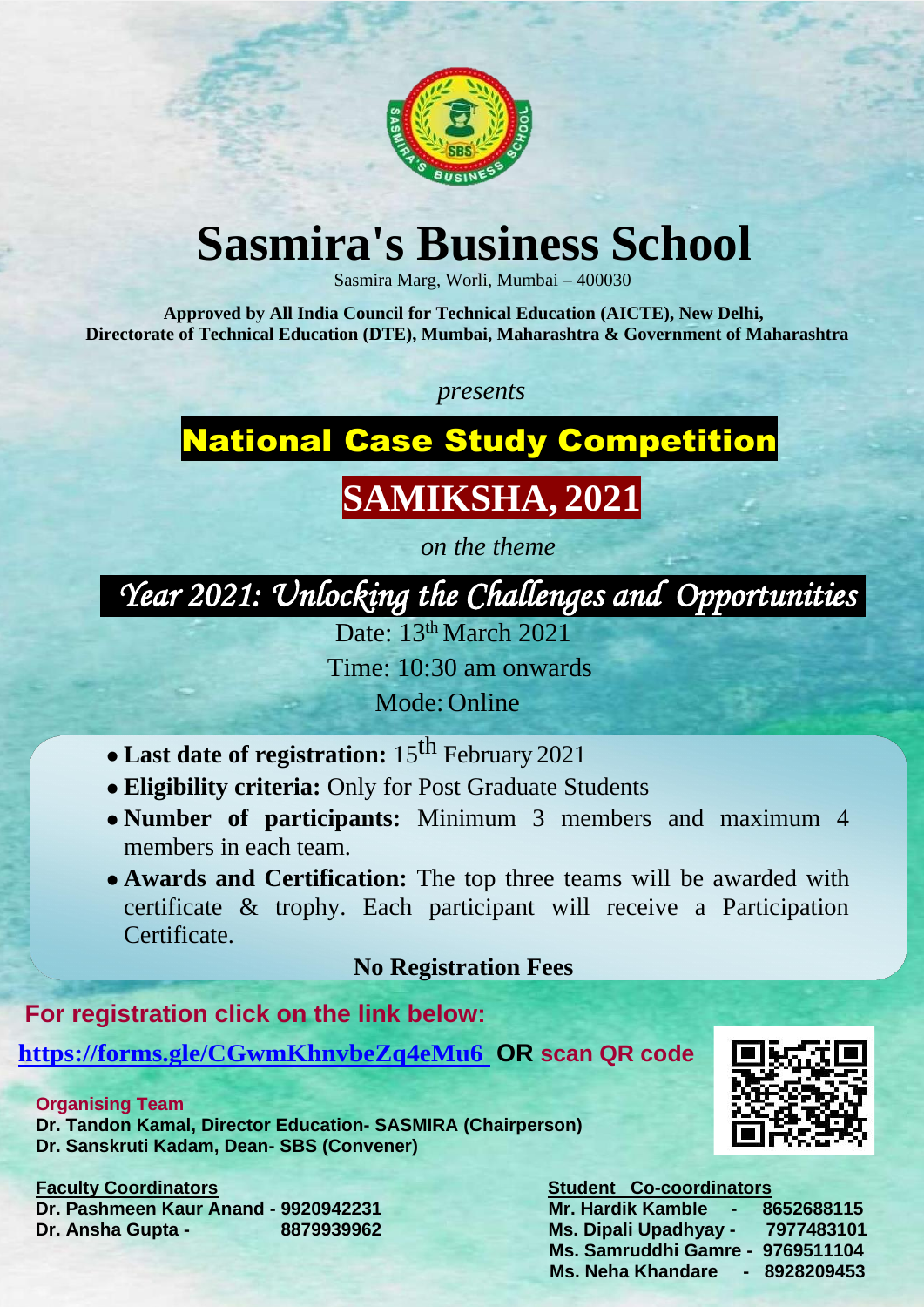#### **About Sasmira's Business School:**

The Synthetic & Art Silk Mills' Research Association (SASMIRA) which is linked to the Ministry of Textile, Govt. of India was established on 12th January 1950. It is a cooperative venture set up by the Man-Made Textile industry of India after independence as a multifunctional institute to serve its scientific and technological needs.

In the year 2018, Sasmira took an important leap in fulfilling its commitment towards education and thus introduced Sasmira's Business School (SBS) in the SASMIRA family of Educational Institutions with a vision to offer high quality, career oriented and comprehensive business education that combines well with strong humanistic, social and ethical values.

.

#### **About Samiksha:**

Samiksha is a Case Study Competition for students which focuses on solving real time cases on challenges and opportunities which were predominant in the year 2020 and unlocking them in the year 2021 and finding way ahead to lead with the new normal. As a form of grounded learning experience, case study competitions expose students to real world experiences, encourage them to take ownership of their learning and help to assimilate their ideas into theory and practice. With this view point, the Case Study Competition is organized on the theme "Year 2021: Unlocking the Challenges and Opportunities", which a refreshing, stimulating and dynamic contest.

#### **About the Theme:**

It would be downplaying it to say that 2020 has been a whirlwind of a year. With many unprecedented challenges brought up across sectors; the year has witnessed several opportunities too. However, Year 2021 can be projected as a year unlocking the challenges

posed and as the year to reveal and grab the untapped opportunities and to find potential solutions to various issues. Year 2021 is to find opportunities within a crisis or a challenge to unwind and look forward to new normal. Thus this competition aims to explore and identify various challenges and opportunities to be unlocked in the Year 2021.

### **Objectives:**

- To improve problem solving and decision-making skills
- To develop core management skills, including communication skills, leadership, presentation skills and time management
- To enable proactive students to demonstrate their knowledge and ideas and reach out to the solution to such prevailing challenges and untapped opportunities

#### **Important Timelines:**

- Last date of registration: **15th February 2021**
- Submission of 5 pages write up and PPT on the selected topic on or before **20th February 2021**. The write up and PPT to be sent on the given Email Id: **research@sbsm.edu.in**
- First Preliminary Screening Round: **27th February 2021**
- Final Round of Case study presentation: **13th March 2021**